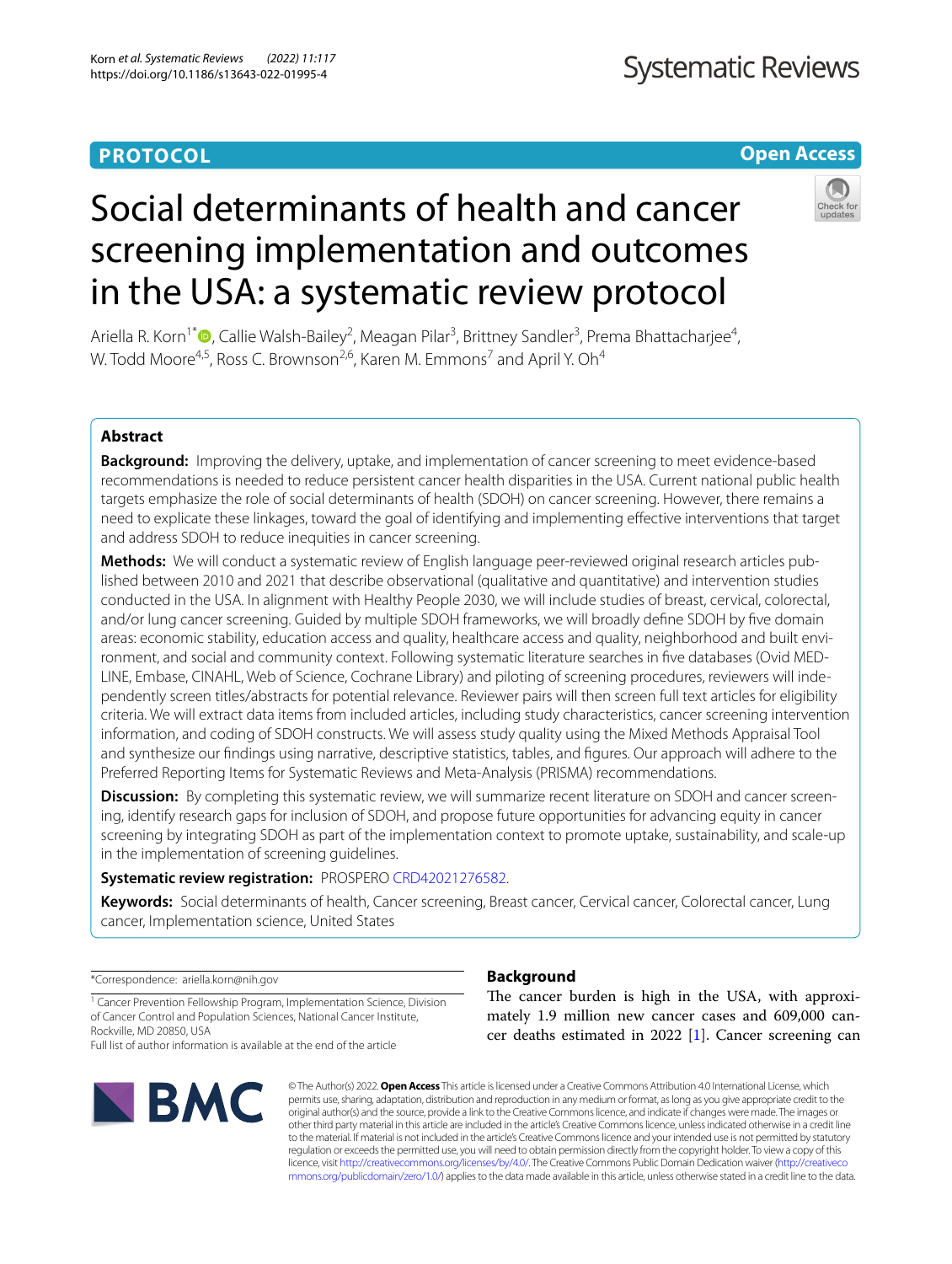reduce the burden of disease (morbidity and mortality) by early detection of malignancy before the onset of symptoms. Despite evidence-based cancer screening recommendations from the US Preventive Services Task Force [[2–](#page-6-1)[5](#page-6-2)] and the Community Preventive Services Task Force  $[6-11]$  $[6-11]$  $[6-11]$ , cancer screening rates in the USA remain below national goals, and there are well-documented disparities by race, ethnicity, household income, healthcare coverage, and other population groups [\[12\]](#page-6-5). Improving the delivery, uptake, and implementation of cancer screening to meet evidence-based recommendations is an important strategy to reduce persistent cancer health disparities in the USA [[13](#page-6-6)].

There is broad recognition that social determinants of health (SDOH) are critical to outcomes across the cancer prevention and control continuum [\[14](#page-6-7), [15](#page-6-8)]. SDOH are "the conditions in the environments in which people live, learn, work, play, worship, and age" [[16\]](#page-6-9) and, in alignment with the US Healthy People 2030 framework, are commonly categorized by fve domain areas: economic stability, education access and quality, healthcare access and quality, neighborhood and built environment, and social and community context [[17\]](#page-6-10). Despite interest in SDOH and cancer-related outcomes, there are limited systematic reviews that synthesize evidence across studies of breast, cervical, colorectal, and lung cancer screening—each of which is prioritized in the Healthy People 2030 cancer prevention objectives [\[18\]](#page-7-0) —with an explicit focus on SDOH. Findings from a 2020 systematic review of 30 economic evaluations of breast, cervical, and colorectal cancer screening suggest that intervening on SDOH is cost-efective for populations who are underserved by screening services and experience disproportionate cancer burden in the USA [[19\]](#page-7-1). Expanding this review of economic evidence, there remains a need to further explicate and summarize the link between SDOH and cancer screening, toward the goal of identifying and implementing efective interventions that consider SDOH to reduce cancer screening inequities [[20\]](#page-7-2).

To address this need, we will conduct a systematic review to assess the literature on SDOH and cancer screening, identify research gaps for inclusion of SDOH, and propose future opportunities for advancing equity in cancer screening by integrating SDOH as part of the implementation context to promote uptake, sustainability, and scale-up in the implementation of screening guidelines.

## **Methods**

The objectives of our systematic review are as follows: (a) summarize qualitative and quantitative fndings on the relationships between SDOH and breast, cervical, colorectal, and lung cancer screening in the USA;

(b) identify how SDOH have been considered in the implementation of cancer screening interventions; and (c) summarize research gaps and propose opportunities for how SDOH can inform the development of implementation strategies to advance equity in cancer screening. This systematic review will follow recommendations for reporting per the Preferred Reporting Items for Systematic Reviews and Meta-Analysis Protocols (PRISMA-P) [[21\]](#page-7-3) and has been registered prospectively with the PROSPERO register of systematic reviews (CRD42021276582). The PRISMA-P checklist is available in Additional file [1.](#page-6-11) Amendments to the systematic review protocol, if applicable, will be documented on our PROSPERO registration page.

## **Eligibility criteria** *Inclusion criteria*

In alignment with the Healthy People 2030 cancer prevention objectives, we will include studies focused on screening for breast, cervical, colorectal, and/or lung cancers [[18](#page-7-0)]. Eligible study outcomes will include measures of cancer screening behavior (e.g., receipt of screening, screening rates) or individual-level factors hypothesized as leading to screening behavior (e.g., knowledge, attitudes, awareness, beliefs). Cancer screening studies must also focus on at least one SDOH within the fve domains defned by the Healthy People 2030: economic stability, education access and quality, healthcare access and quality, neighborhood and built environment, and social and community context  $[17]$  $[17]$ . Table [1](#page-2-0) reports eligibility criteria and examples for SDOH variables by study design type. We will include observational (qualitative and quantitative; independent variable not assigned) and intervention study designs, including pilot and feasibility studies, to achieve our broad study objectives. Table [2](#page-3-0) describes the SDOH constructs within the Healthy People 2030 domains, which have been identifed and arranged based on established frameworks and defnitions from the Healthy People [[17\]](#page-6-10), the Kaiser Family Foundation [[22](#page-7-4)], the National Institutes of Health PhenX Toolkit [[23](#page-7-5)], relevant literature [[19\]](#page-7-1), and expert input.

Eligible publication types will include original research articles published in peer-reviewed journals. Articles must be written in English, include adults aged 18+ years in the USA, and published between 2010 and 2021. The publication range was selected to align with the 2010 passing of the Patient Protection and Afordable Care Act that eliminated cost sharing for cancer screening among other preventive care services, in addition to the 2010 launch of the Healthy People 2020 that introduced an emphasis on SDOH [\[24](#page-7-6)].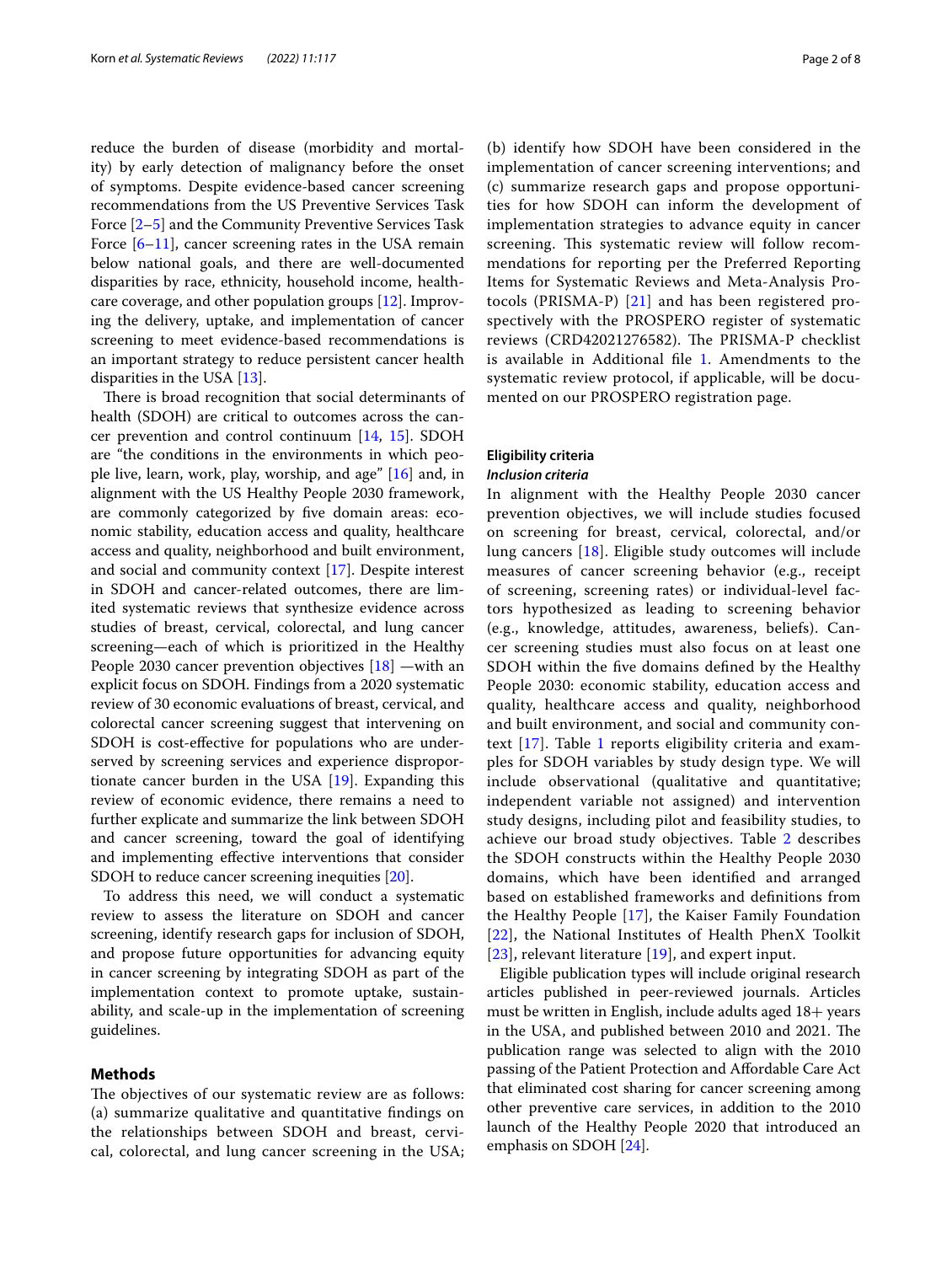| Study design                              | Inclusion criteria                                                                                                                                                                                                   | Exclusion criteria                                                                                           | Hypothetical examples of eligible studies                                                                                                                                                                                                                                                        |
|-------------------------------------------|----------------------------------------------------------------------------------------------------------------------------------------------------------------------------------------------------------------------|--------------------------------------------------------------------------------------------------------------|--------------------------------------------------------------------------------------------------------------------------------------------------------------------------------------------------------------------------------------------------------------------------------------------------|
| Observational, qualitative                | how SDOH influence or relate to cancer screening<br>Studies that conceptually explore perspectives on<br>(independent variable not assigned)                                                                         | Studies that do not conceptually explore perspectives<br>on how SDOH influence or relate to cancer screening | Interviews with primary care providers to explore how<br>health literacy influences breast cancer screening<br>explore transportation barriers for cervical cancer<br>• Focus groups with Chinese-American women to<br>among female patients<br>screening                                        |
|                                           | etc. in relation to cancer screening (independent vari-<br>variable(s), exposure(s), predictor(s), determinant(s),<br>Observational, quantitative Studies that examine SDOH as the independent<br>able not assigned) | Studies that report SDOH only as demographic or<br>control variable(s)                                       | association between <b>housing instability</b> and colorectal<br>Prospective cohort study to examine the longitudinal<br>between racial/ethnic residential segregation and<br>Cross-sectional survey to examine the association<br>lung cancer screening<br>cancer screening                     |
| ntervention                               | intervention component(s); studies that analyze SDOH<br>moderators of interven-<br>Studies with SDOH as the intervention target(s) or as<br>as barriers, facilitators, and/or<br>tion effects                        | Studies that report SDOH only as demographic or<br>control variable(s)                                       | multicomponent intervention to examine community<br>• Non-randomized controlled social support interven-<br>tion to examine changes in breast cancer screening<br>educational attainment as an effect moderator of<br>Secondary analysis of a randomized controlled<br>cervical cancer screening |
| SDOH in hypothetical examples are bolded. |                                                                                                                                                                                                                      |                                                                                                              |                                                                                                                                                                                                                                                                                                  |

<span id="page-2-0"></span>

| j<br>İ<br>ł<br>١                                                                     |
|--------------------------------------------------------------------------------------|
| j                                                                                    |
| ī<br>i                                                                               |
| S<br>Ì                                                                               |
| ţ<br>þ                                                                               |
| ١                                                                                    |
| ١                                                                                    |
|                                                                                      |
| I                                                                                    |
| )<br>I<br>١                                                                          |
| I<br>١<br>Ì                                                                          |
| ١                                                                                    |
| ١<br>I<br>ļ                                                                          |
| i                                                                                    |
| $\ddot{\phantom{0}}$<br>I                                                            |
| Ī<br>l                                                                               |
| I                                                                                    |
| ī<br>d<br>١                                                                          |
| ֧֧֧֧֧֧֪ׅ֧֪ׅ֧֚֚֚֚֚֚֚֚֚֚֚֚֚֚֚֚֚֚֚֚֚֚֚֚֚֚֚֚֚֚֕֡֟֓֡֡֬֓֓֞֡֡֓֓֞֓֝֬֓֓֬֓֓֝֬֓֬֝֬֓֬֬<br>j<br>l |
|                                                                                      |
|                                                                                      |
| ١<br>Ī                                                                               |
| v                                                                                    |
| י<br>I                                                                               |
| l<br>l                                                                               |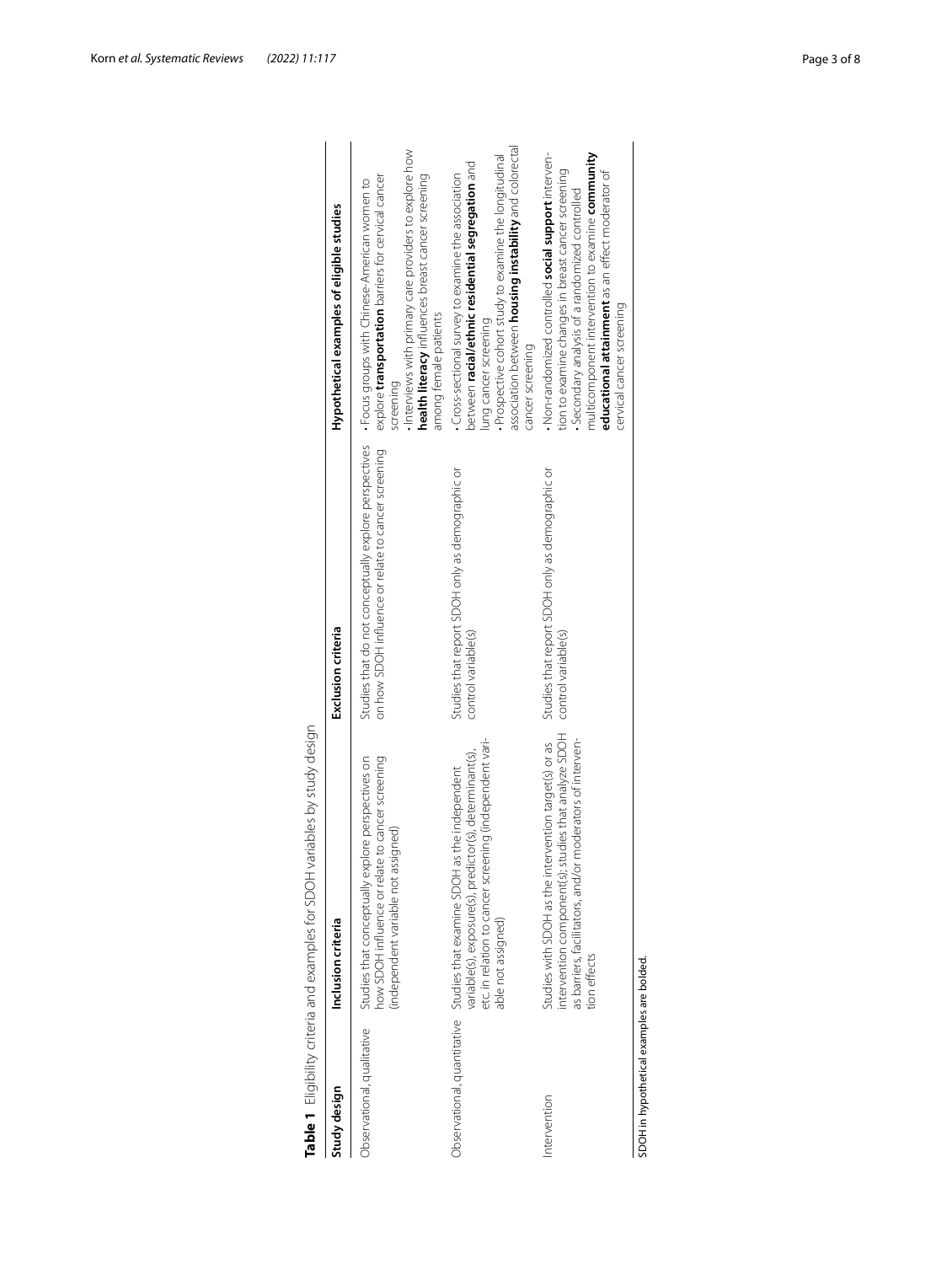| Table 2 SDOH domains and constructs                                                                                                                                                                                                      |                                                                                                                                                                                                                                                                                                                                                                                                                                                                 |                                                                                                                                                                                                                                                                                                                                                                                            |                                                                                                                                                                                                                                                                                                                                    |                                                                                                                                                                                                                                                                                                                                                                                                                                                                                         |
|------------------------------------------------------------------------------------------------------------------------------------------------------------------------------------------------------------------------------------------|-----------------------------------------------------------------------------------------------------------------------------------------------------------------------------------------------------------------------------------------------------------------------------------------------------------------------------------------------------------------------------------------------------------------------------------------------------------------|--------------------------------------------------------------------------------------------------------------------------------------------------------------------------------------------------------------------------------------------------------------------------------------------------------------------------------------------------------------------------------------------|------------------------------------------------------------------------------------------------------------------------------------------------------------------------------------------------------------------------------------------------------------------------------------------------------------------------------------|-----------------------------------------------------------------------------------------------------------------------------------------------------------------------------------------------------------------------------------------------------------------------------------------------------------------------------------------------------------------------------------------------------------------------------------------------------------------------------------------|
| Economic stability                                                                                                                                                                                                                       | and quality<br>Education access a                                                                                                                                                                                                                                                                                                                                                                                                                               | Healthcare access and quality                                                                                                                                                                                                                                                                                                                                                              | Neighborhood and built<br>environment                                                                                                                                                                                                                                                                                              | Social and community context                                                                                                                                                                                                                                                                                                                                                                                                                                                            |
| · Poverty and concentrated poverty<br>mental Nutrition Assistance Program<br>-Income support (e.g., Supple-<br>. Housing instability<br>· Food insecurity<br>· Employment<br>· Medical bills<br>Expenses<br>· Income<br>Debt.<br>(SNAP)) | Community educational attainment<br>Language and literacy skills<br>· Early childhood education<br>High school graduation<br>Higher education<br>Vocational training                                                                                                                                                                                                                                                                                            | · Telehealth, telemedicine, and mobile<br>Geographical access, proximity, and<br>Financial toxicity of healthcare<br>Provider linguistic and cultural<br>Health insurance coverage<br>. Access to primary care<br>· Provider availability<br>· Quality of care<br>catchment area<br>. Health literacy<br>. Health policy<br>. Affordability<br>competency<br>treatments<br>health<br>.Cost | Environmental conditions (e.g., air or<br>Housing quality and pest infestation<br>Access to healthy foods to support<br>nealthy eating, food swamps, and<br>· Broadband, Internet, and Wi-Fi<br>Parks and playgrounds<br>· Transportation<br>water quality)<br>. Census tract<br>food deserts<br>Walkability<br>· Safety<br>access | - Racial and ethnic residential segrega-<br>Civic engagement and participation<br>Social support and support systems<br>. Incarceration and criminal justice<br>Exposure to violence and trauma<br>Social cohesion and integration<br>Adverse childhood experiences<br>Social capital and networks<br>Community engagement<br>Sense of community<br>Social vulnerability<br>Discrimination <sup>a</sup><br>Social isolation<br>· Racism <sup>a</sup><br>system<br>Trust<br>Bias<br>tion |
| SDOH domains                                                                                                                                                                                                                             | SDOH constructs were identified and arranged based on established frameworks and definitions from Healthy People [17], the Kaiser Family Foundation [22], the National Institutes of Health PhenX Toolkit [23], relevant<br>literature [19], and expert input. <sup>a</sup> In the Kaiser Family Foundation's "Social and Economic Factors Drive Health Outcomes" model [22], discrimination and racism are positioned as underlying constructs that impact all |                                                                                                                                                                                                                                                                                                                                                                                            |                                                                                                                                                                                                                                                                                                                                    |                                                                                                                                                                                                                                                                                                                                                                                                                                                                                         |

<span id="page-3-0"></span>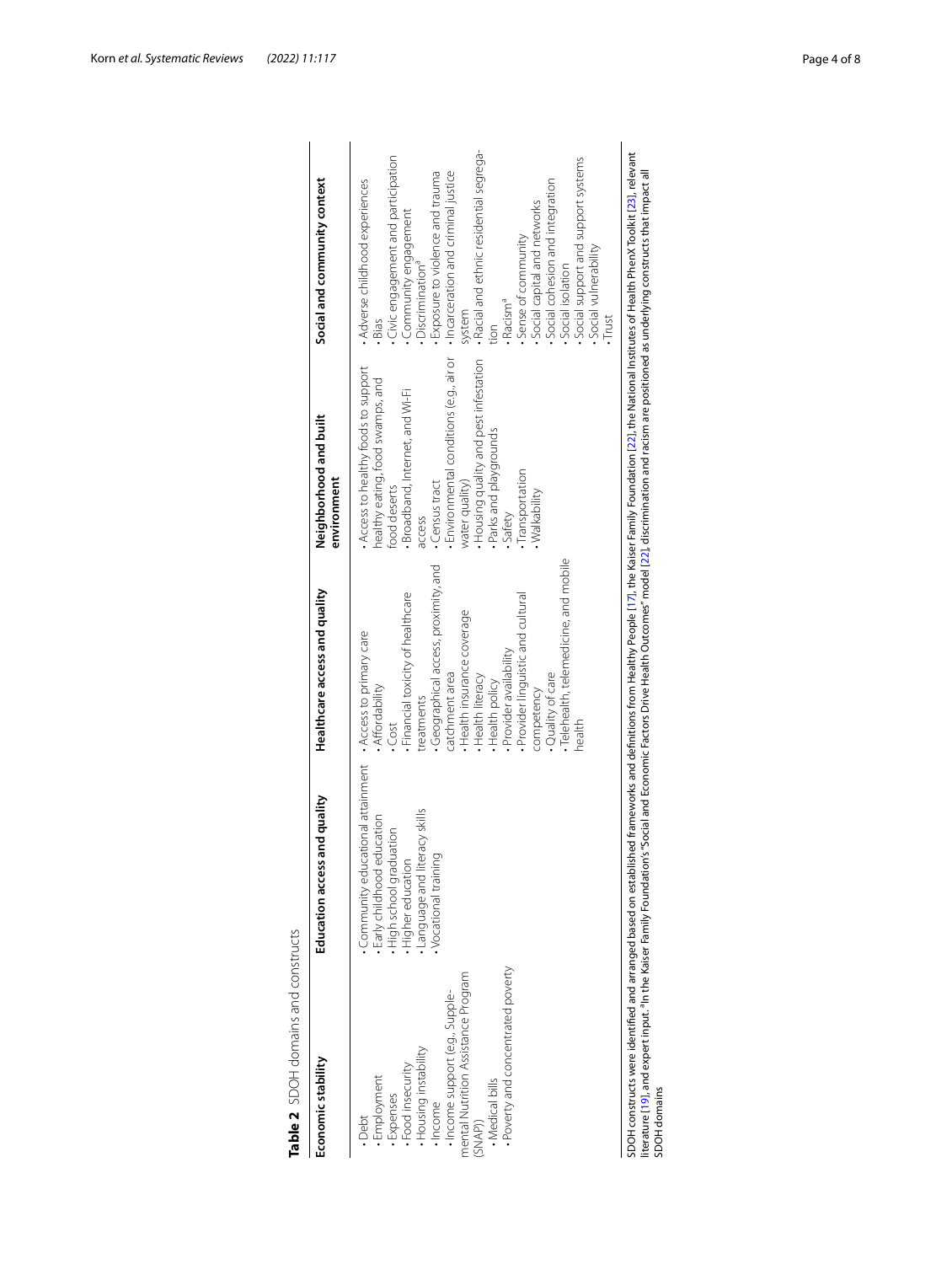## *Exclusion criteria*

We will exclude records published before 2010 and those in a language other than English. Studies conducted only outside of the USA are ineligible given the unique context of the USA insurance and healthcare provision system, although we will include studies conducted in multiple countries inclusive of the USA if results are reported by country. We will also exclude articles that are not published in a peer-reviewed journal, are nonempirical (e.g., editorials, commentaries), conference abstracts, or missing full text records. We will exclude narrative, scoping, systematic, and other reviews (including meta-analyses); however, we will hand-search citations from relevant reviews to determine if they contain any studies in scope for inclusion for our review. While peer-reviewed study protocols are ineligible, we will "forward search" for eligible articles with study outcomes. We will exclude national surveillance studies that report on cancer screening test receipt or screening rates (e.g., the Centers for Disease Control and Prevention's *Morbidity and Mortality Weekly Reports* [\[12](#page-6-5)]), as these data are well-documented in extant reports and monitored by Healthy People in meeting the cancer prevention objectives [[13,](#page-6-6) [18](#page-7-0)].

Given the review's focus on cancer screening for general populations, and following the National Cancer Institute's Cancer Control Continuum [\[25\]](#page-7-7), we will exclude studies that focus on the following: primary cancer prevention (e.g., tobacco control, diet, physical activity, and human papillomavirus (HPV) vaccination); genetic testing or screening (sometimes referred to as "cascade screening") based on family cancer history or among individuals at risk for hereditary cancers; followup to abnormal cancer screening results; cancer diagnosis; cancer treatment; and/or cancer survivorship. For studies among cancer survivors, we will exclude articles focused on surveillance screening following a cancer diagnosis (e.g., follow-up mammography) and screening for secondary cancers following a primary cancer diagnosis. Finally, studies that include SDOH variables only as demographic or control variables are ineligible for this review (Table [1\)](#page-2-0).

## **Information sources and search strategy**

We consulted a research librarian to populate the search terms and develop the search strategy. We performed systematic literature searches in July 2021 in the following fve databases: Ovid MEDLINE (US National Library of Medicine); Embase (Elsevier); CINAHL (Cumulative Index to Nursing and Allied Health Literature) Plus (EBSCOhost); Web of Science: Core Collection (Clarivate Analytics); and Cochrane Library: Database of Systematic Reviews (Wiley & Sons). Additional fle [2](#page-6-12) includes an example search strategy from Ovid MEDLINE. The following limiters were applied during the searches, with some variation by database: English language, publication years 2010–2021, human studies, adult studies, USA studies, and journal articles or review articles (the latter to facilitate reference hand searching). The research librarian entered records obtained in the searches into the EndNote reference management software and performed automated deduplication.

## **Selection of sources of evidence**

We will use Covidence [\[26](#page-7-8)], an online collaborative tool for managing and streamlining reviews, for screening titles/abstracts and full text articles for inclusion and exclusion criteria. For title/abstract screening, we will pilot our screening procedures among our coding team, in which coders will independently apply the screening criteria to a subset of 20 records and then meet to generate consensus. Screening procedures and eligibility criteria will be iteratively refned and applied to additional sets of 20 randomly selected records. Upon reaching satisfactory inter-rater reliability (Fleiss' kappa  $\geq 0.7$ ) [[27\]](#page-7-9) and fnalizing screening procedures, we will follow a single independent coding approach, in which one coder will independently screen titles/abstracts. We will not code reasons for exclusion in the title/abstract screening phase. The coding team will meet approximately biweekly for inter-rater reliability checks in which all coders will screen the same set of 20 articles; if satisfactory interrater reliability is not achieved, the coders will perform additional group coding before resuming independent screening.

For full text screening, we will follow a dual-independent coding approach, in which two coders will independently screen full text articles. Articles must meet all inclusion criteria; if a single exclusion criterion applies to an article, it will be excluded. We will report reasons for exclusion in the full text screening phase in a hierarchical manner, such that the exclusion criterion that appears frst in the list of exclusion codes will be applied if there are multiple reasons for exclusion (e.g., if a study is ineligible on publication type and no SDOH construct is assessed, we would apply the ineligible publication type code). If two coders cannot reach consensus on whether to include or the reason for exclusion, a third coder will screen and decide. Prior to full text screening, the coding team will pilot test the protocol with a subset of 10 randomly selected articles. Screening criteria will be iterated, and additional subsets of 10 articles will be coded by the full team until screening procedures are fnalized. During the full text screening phase, the coding team will meet approximately biweekly for discussion of articles and eligibility criteria; additional clarifcation will be added to the screening protocol as needed.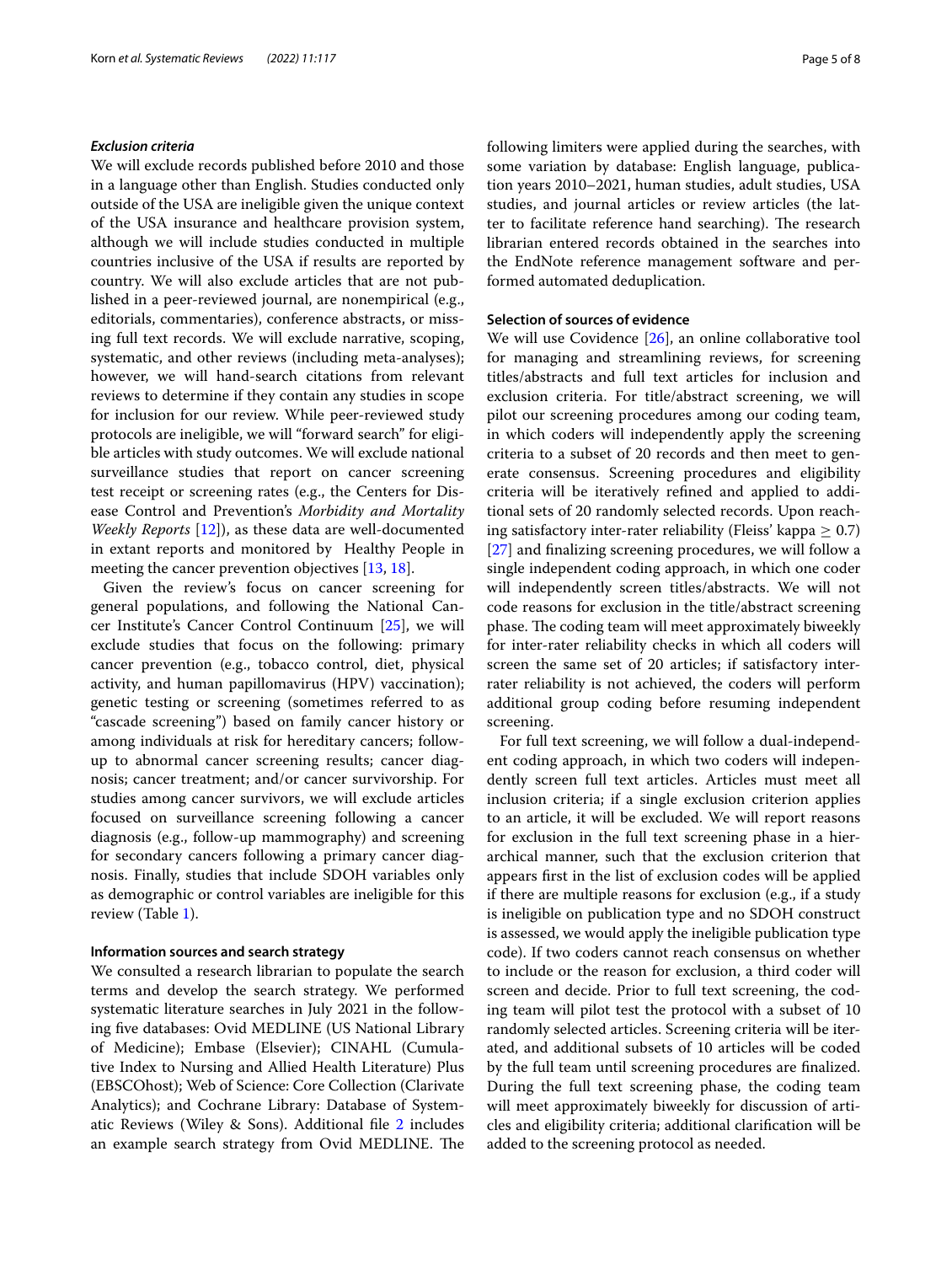The selection of evidence sources will conclude with three steps: (a) conducting a second pass or "validation check" to ensure that all included articles meet all inclusion criteria, (b) hand searching reference lists of relevant review articles, and (c) forward searching relevant peerreviewed study protocols for eligible articles that report on study outcomes. When considering additional records in steps (b) and (c), we will follow title/abstract and full text screening procedures outlined above.

## **Data extraction**

We will develop an instrument for data extraction. Pairs of coders will extract data following a dual nonindependent approach, in which a primary coder will highlight relevant text from included records and enter the data into the instrument, and then a secondary coder will check data entries for completeness and accuracy. Discrepancies will be noted by the second coder and resolved via consensus discussions. If consensus cannot be reached after discussion, a third coder will be consulted. Entered data will not be revised until consensus has been reached. This approach has been applied in other systematic reviews and was chosen because it balances rigor and efficiency  $[28, 29]$  $[28, 29]$  $[28, 29]$  $[28, 29]$ . We will pilot test this data extraction approach using at least one full text article for each study design (observational-qualitative, observational-quantitative, intervention) and iteratively adjust the data extraction instrument as needed. Data extracted from full text records will include, but will not be limited to, the following variables (as applicable):

- Article and study information: frst author, publication year, study design, study years, and data source(s)
- Study population: age, sex or gender, race/ethnicity, geography, country of origin, and sample size
- SDOH: Healthy People 2030 domains [[17\]](#page-6-10) and constructs (Table [2](#page-3-0)), measures, and level of measurement as informed by the Social Determinants Framework for Cancer Health Equity [\[14\]](#page-6-7)
- Cancer screening: cancer type(s), screening tests, intervention approach, intervention setting, measures, and outcome(s) in relation to SDOH

## **Critical appraisal of individual sources of evidence**

Again using a dual nonindependent approach, two coders will apply the Mixed Methods Appraisal Tool (MMAT) to assess study quality [[30\]](#page-7-12). MMAT assesses a wide array of study designs and generates quantitative ratings. Additionally, the MMAT items and extraction template offer a qualitative assessment of study strengths and limitations, from which we will summarize themes and potential opportunities for future research directions or approaches.

## **Synthesis of results**

We will synthesize results from the systematic review using narrative, tables, and fgures to summarize themes and/or quantify characteristics of included articles (e.g., a bar chart showing the number of studies addressing each SDOH domain by cancer screening type). We will group the data by study design (observational-qualitative, observational-quantitative, intervention), and depending on the quantity of articles, also by cancer screening type and SDOH domain. We plan to present the review fndings to an expert panel of implementation scientists working in cancer prevention and control to identify (a) potential implications for the development of implementation strategies to advance equity in cancer screening and (b) gaps in research and practice. Expert input will be summarized and reported on alongside other review fndings.

## **Discussion**

With increasing attention to SDOH among funders and researchers working in cancer prevention and control, this systematic review will contribute to a gap in the evidence base by explicating the links between SDOH and cancer screening outcomes and identifying ways that SDOH can inform implementation strategies to advance equity in screening. Strengths of this review are its breadth of included study designs and SDOH constructs, which will allow for a comprehensive examination of the existing literature. Rigor of the systematic review process is supported by use of the PRISMA checklist [\[21](#page-7-3)] and collaboration with experts, including a research librarian, to develop the search strategy for five databases. Additionally, our screening and extraction approach balances efficiency with rigor. Using a single coder approach to screen titles/abstracts will allow us to accommodate a high yield of records, whereas pilot testing the screening and data extraction procedures, building in team reliability checks, and data validation will enhance the rigor of our methods in each phase of the review.

Limitations of this systematic review are the exclusion of cancer screening types beyond breast, cervical, colorectal, and lung cancers (e.g., prostate cancer screening), studies among cancer survivors, articles published before 2010, and studies conducted outside of the USA. There is also the potential for publication bias.

We plan to disseminate our review fndings via multiple channels (e.g., peer-reviewed journal articles, conference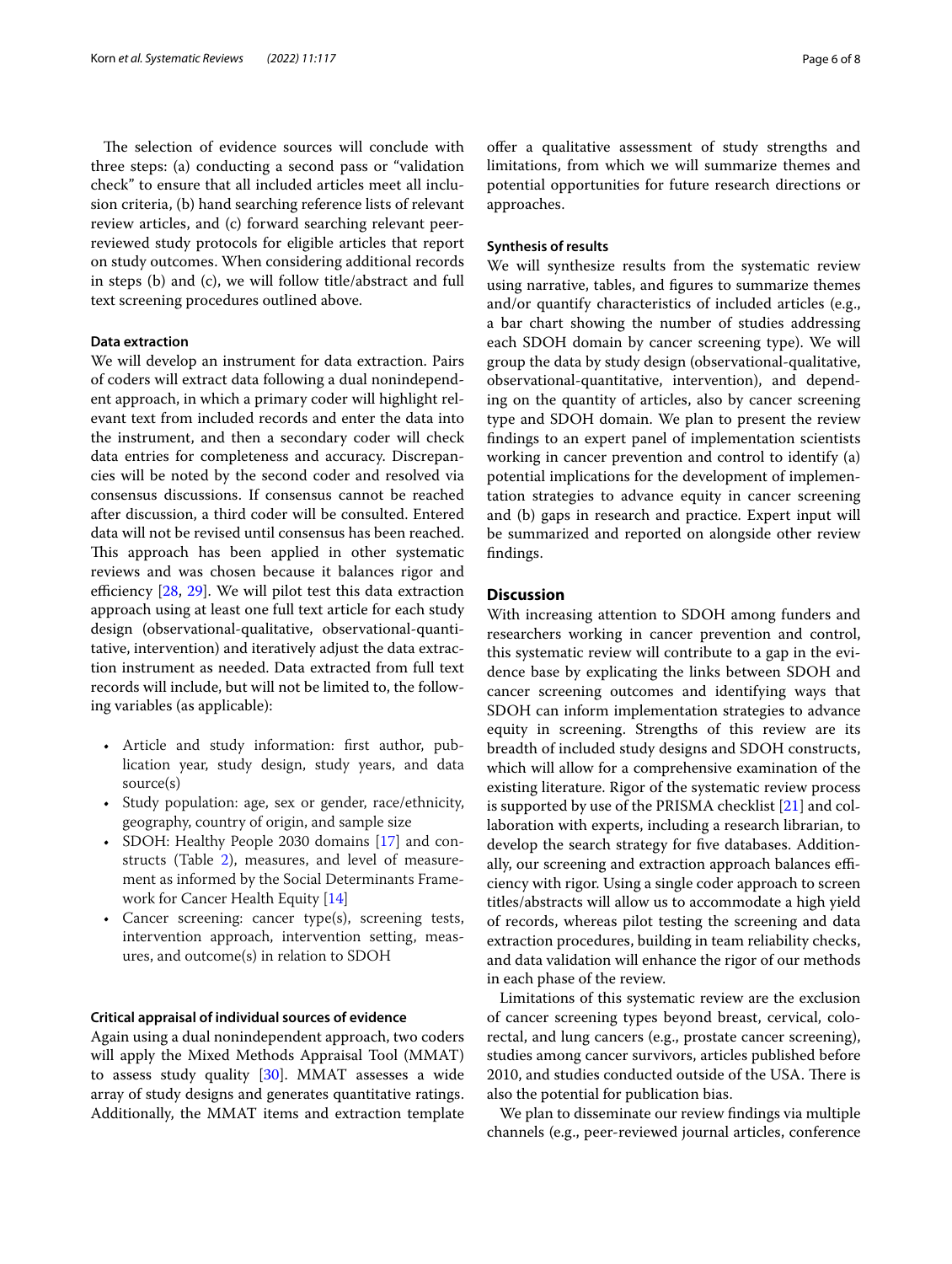presentations, email listservs, webinars, social media), with the intent to reach scientifc and practitioner audiences working in cancer prevention and control. Findings from this systematic review are expected to inform future research and practice that consider SDOH to reduce cancer screening inequities in the USA.

## **Abbreviations**

MMAT: Mixed Methods Appraisal Tool; PRISMA-P: Preferred Reporting Items for Systematic Reviews and Meta-Analyses Protocols; SDOH: Social determinants of health.

## **Supplementary Information**

The online version contains supplementary material available at [https://doi.](https://doi.org/10.1186/s13643-022-01995-4) [org/10.1186/s13643-022-01995-4](https://doi.org/10.1186/s13643-022-01995-4).

<span id="page-6-12"></span><span id="page-6-11"></span>**Additional fle 1.** PRISMA-P 2015 checklist.

**Additional fle 2.** Example search strategy.

#### **Acknowledgements**

Not applicable.

#### **Authors' contributions**

ARK, RCB, and AYO conceptualized the study. ARK and CWB wrote the frst draft of the manuscript. All authors reviewed the manuscript and provided critically important intellectual content on subsequent drafts. All authors read and approved the fnal manuscript. AYO is the guarantor of this work.

#### **Authors' information**

Not applicable.

#### **Funding**

Open Access funding provided by the National Institutes of Health (NIH). This work was supported in part by the National Institutes of Health (P50CA244431, T37MD014218, K24AI134413, P30CA091842, P50CA244433, P50CA244433-S1, R03CA256233), the Centers for Disease Control and Prevention (U48DP006395), and the Foundation for Barnes-Jewish Hospital. The opinions expressed by the authors are their own, and this material should not be interpreted as representing the official viewpoint of the US Department of Health and Human Services, the National Institutes of Health, the National Cancer Institute, and the Centers for Disease Control and Prevention.

#### **Availability of data and materials**

Data are not reported in this paper. Detailed study procedures will be made available from the corresponding author upon request.

#### **Declarations**

**Ethics approval and consent to participate** Not applicable

## **Consent for publication**

Not applicable

## **Competing interests**

The authors declare that they have no competing interests.

#### **Author details**

<sup>1</sup> Cancer Prevention Fellowship Program, Implementation Science, Division of Cancer Control and Population Sciences, National Cancer Institute, Rockville, MD 20850, USA. <sup>2</sup> Prevention Research Center, Brown School at Washington University in St. Louis, St. Louis, MO, USA. <sup>3</sup> Division of Infectious Diseases, Washington University School of Medicine, St. Louis, MO, USA. <sup>4</sup>Implementation Science, Division of Cancer Control and Population Sciences, National

Cancer Institute, Rockville, MD, USA.<sup>5</sup> University of Kansas Medical Center, Kansas, KS, USA. <sup>6</sup> Department of Surgery, Division of Public Health Sciences, Alvin J. Siteman Cancer Center, Washington University School of Medicine, Washington University in St. Louis, St. Louis, MT, USA. <sup>7</sup> Department of Social and Behavioral Sciences, Harvard T.H. Chan School of Public Health, Boston, MA, USA.

# Received: 14 February 2022 Accepted: 28 May 2022<br>Published online: 08 June 2022

#### **References**

- <span id="page-6-0"></span>1. Siegel RL, Miller KD, Fuchs HE, Jemal A. Cancer statistics, 2022. CA Cancer J Clin. 2022;72(1):7–33.
- <span id="page-6-1"></span>2. Siu AL. Screening for breast cancer: U.S. Preventive Services Task Force Recommendation Statement. Ann Intern Med. 2016;164(4):279–96.
- 3. Force UPST. Screening for cervical cancer: US Preventive Services Task Force Recommendation Statement. JAMA. 2018;320(7):674–86.
- 4. Force UPST. Screening for colorectal cancer: US Preventive Services Task Force Recommendation Statement. JAMA. 2021;325(19):1965–77.
- <span id="page-6-2"></span>5. Force UPST. Screening for lung cancer: US Preventive Services Task Force Recommendation Statement. JAMA. 2021;325(10):962–70.
- <span id="page-6-3"></span>6. Community Preventive Services Task Force (CPSTF). Cancer screening: multicomponent interventions—Breast Cancer; 2016. Available from: [https://www.thecommunityguide.org/fndings/cancer-screening](https://www.thecommunityguide.org/findings/cancer-screening-multicomponent-interventions-breast-cancer) [multicomponent-interventions-breast-cancer](https://www.thecommunityguide.org/findings/cancer-screening-multicomponent-interventions-breast-cancer). Accessed 2 June 2022.
- 7. Community Preventive Services Task Force (CPSTF). Cancer screening: multicomponent interventions—Cervical Cancer ; 2016. Available from: [https://www.thecommunityguide.org/fndings/cancer-screening-multi](https://www.thecommunityguide.org/findings/cancer-screening-multicomponent-interventions-cervical-cancer) [component-interventions-cervical-cancer](https://www.thecommunityguide.org/findings/cancer-screening-multicomponent-interventions-cervical-cancer). Accessed 2 June 2022.
- 8. Community Preventive Services Task Force (CPSTF). Cancer screening: multicomponent interventions—Colorectal Cancer ; 2016. Available from: [https://www.thecommunityguide.org/fndings/cancer-screening](https://www.thecommunityguide.org/findings/cancer-screening-multicomponent-interventions-colorectal-cancer) [multicomponent-interventions-colorectal-cancer.](https://www.thecommunityguide.org/findings/cancer-screening-multicomponent-interventions-colorectal-cancer) Accessed 2 June 2022.
- 9. Community Preventive Services Task Force (CPSTF). Cancer screening: interventions engaging community health workers – Colorectal Cancer ; 2019. Available from: [https://www.thecommunityguide.org/fndings/](https://www.thecommunityguide.org/findings/cancer-screening-interventions-engaging-community-health-workers-colorectal-cancer) [cancer-screening-interventions-engaging-community-health-workers](https://www.thecommunityguide.org/findings/cancer-screening-interventions-engaging-community-health-workers-colorectal-cancer) [colorectal-cancer](https://www.thecommunityguide.org/findings/cancer-screening-interventions-engaging-community-health-workers-colorectal-cancer). Accessed 2 June 2022.
- 10. Community Preventive Services Task Force (CPSTF). Cancer screening: interventions engaging community health workers – Cervical Cancer ; 2019. Available from: [https://www.thecommunityguide.org/fndings/](https://www.thecommunityguide.org/findings/cancer-screening-interventions-engaging-community-health-workers-cervical-cancer) [cancer-screening-interventions-engaging-community-health-workers](https://www.thecommunityguide.org/findings/cancer-screening-interventions-engaging-community-health-workers-cervical-cancer) [cervical-cancer](https://www.thecommunityguide.org/findings/cancer-screening-interventions-engaging-community-health-workers-cervical-cancer). Accessed 2 June 2022.
- <span id="page-6-4"></span>11. Community Preventive Services Task Force (CPSTF). Cancer screening: interventions engaging community health workers – Breast Cancer ; 2019. Available from: [https://www.thecommunityguide.org/fndings/](https://www.thecommunityguide.org/findings/cancer-screening-interventions-engaging-community-health-workers-breast-cancer) [cancer-screening-interventions-engaging-community-health-workers](https://www.thecommunityguide.org/findings/cancer-screening-interventions-engaging-community-health-workers-breast-cancer) [breast-cancer](https://www.thecommunityguide.org/findings/cancer-screening-interventions-engaging-community-health-workers-breast-cancer). Accessed 2 June 2022.
- <span id="page-6-5"></span>12. Sabatino SA, Thompson TD, White MC, Shapiro JA, de Moor J, Doria-Rose VP, et al. Cancer screening test receipt - United States, 2018. MMWR Morb Mortal Wkly Rep. 2021;70(2):29–35.
- <span id="page-6-6"></span>13. American Association for Cancer Research. AACR Cancer Disparities Progress Report; 2020.
- <span id="page-6-7"></span>14. Alcaraz KI, Wiedt TL, Daniels EC, Yabroff KR, Guerra CE, Wender RC. Understanding and addressing social determinants to advance cancer health equity in the United States: a blueprint for practice, research, and policy. CA Cancer J Clin. 2020;70(1):31–46.
- <span id="page-6-8"></span>15. Gomez SL, Sharif-Marco S, DeRouen M, Keegan THM, Yen IH, Mujahid M, et al. The impact of neighborhood social and built environment factors across the cancer continuum: current research, methodological considerations, and future directions. Cancer. 2015;121(14):2314–30.
- <span id="page-6-9"></span>16. National Academies of Sciences, Engineering, Medicine. In: Weinstein JN, Geller A, Negussie Y, Baciu A, editors. Communities in action: pathways to health equity. Washington, DC: The National Academies Press; 2017. p. 582.
- <span id="page-6-10"></span>17. Office of Disease Prevention and Health Promotion, U.S. Department of Health and Human Services. Healthy People 2030: Social Determinants of Health. Available from: [https://health.gov/healthypeople/objectives-and](https://health.gov/healthypeople/objectives-and-data/social-determinants-health) [data/social-determinants-health](https://health.gov/healthypeople/objectives-and-data/social-determinants-health). Accessed 2 June 2022.